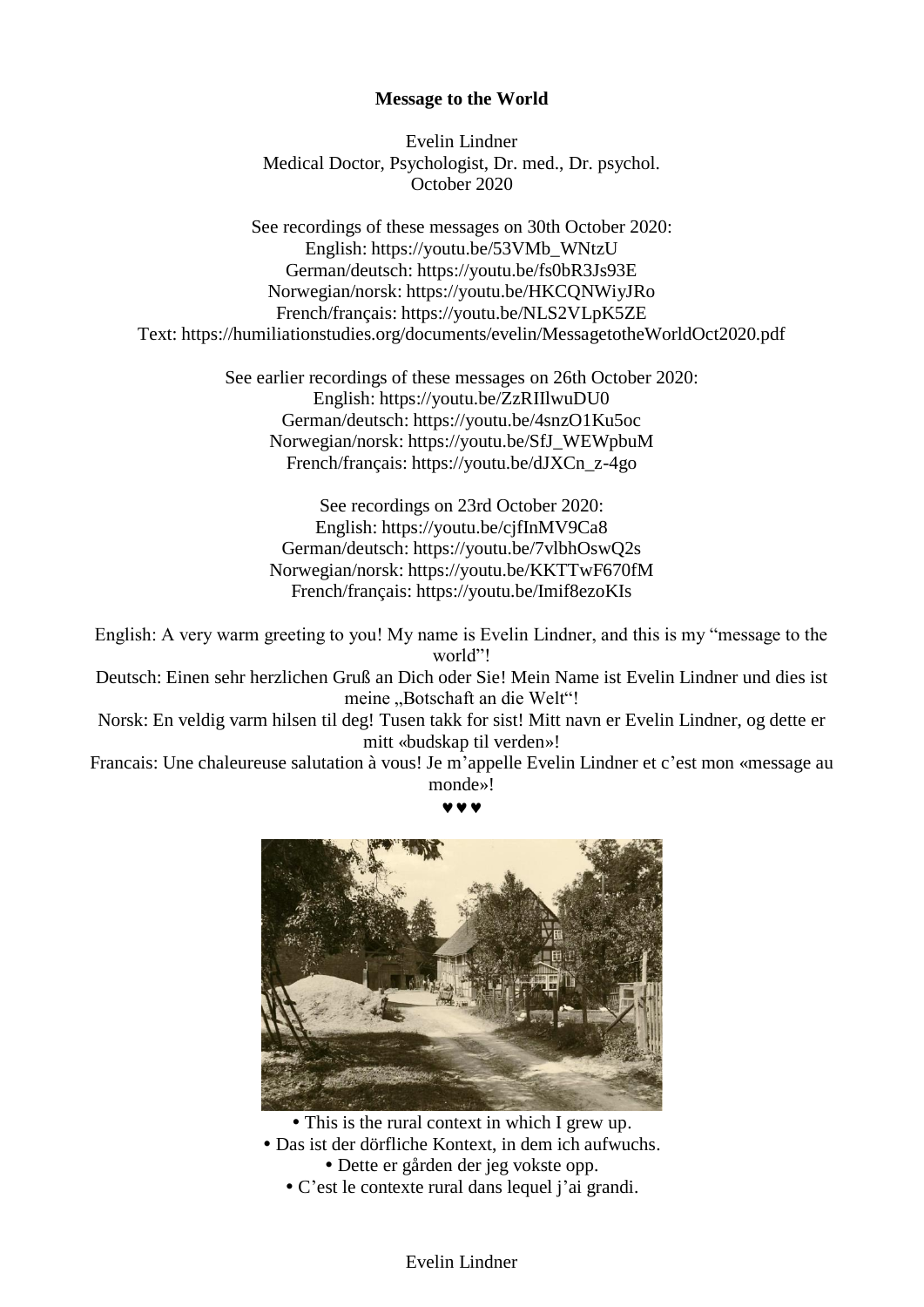$\bm{v}$   $\bm{v}$ 



- As a child, I was full of life and curiosity, courageous, and strong.
	- Als Kind war ich voller Leben und Neugier, mutig und stark.
	- Som barn, var jeg full av liv og nysgjerrighet, modig og sterk.
- J'étais pleine de vie et de curiosité quand j'étais enfant, courageuse et forte.

# $\bm{v}$   $\bm{v}$



 When I was a child, our planet was still green and blue. What have we done since then? I was born in 1954, and now we have 2020. Within my lifetime, we have poisoned our wonderful blue planet, and we are drowning and burning it.

 Als ich ein Kind war, war unser Planet noch grün und blau. Was haben wir seitdem gemacht? Ich wurde 1954 geboren und jetzt haben wir 2020. In meiner Lebenszeit haben wir unseren wunderschönen blauen Planeten vergiftet, und wir ertränken und verbrennen ihn.

 Da jeg var barn, var planeten vår fortsatt grønn og blå. Hva har vi gjort siden den gang? Jeg ble født i 1954, og nå har vi 2020. I løpet av min levetid har vi forgiftet den fantastiske blå planeten vår, og vi drukner og brenner den.

- Quand j'étais enfant, notre planète était encore verte et bleue. Qu'avons-nous fait depuis? Je suis né en 1954 et maintenant nous avons 2020. Au cours de ma vie, nous avons empoisonné notre merveilleuse planète bleue, et nous la noyons et la brûlons.
- $\bm{v}$   $\bm{v}$  We live in historically unprecedented times, both with respect to crises and opportunities. Never before did we understand as well as now that our world is globally interconnected and has only

finite resources.

 Wir leben in historisch beispiellosen Zeiten, sowohl in Bezug auf Krisen als auch in Bezug auf Chancen. Nie zuvor haben wir so gut verstanden wie jetzt, dass unsere Welt global vernetzt ist und nur begrenzte Ressourcen hat.

 Vi lever i historisk enestående tider, bade når det gjelder kriser og muligheter. Aldri før forsto vi like godt som nå at vår verden er globalt vevet sammen og bare har begrensede ressurser.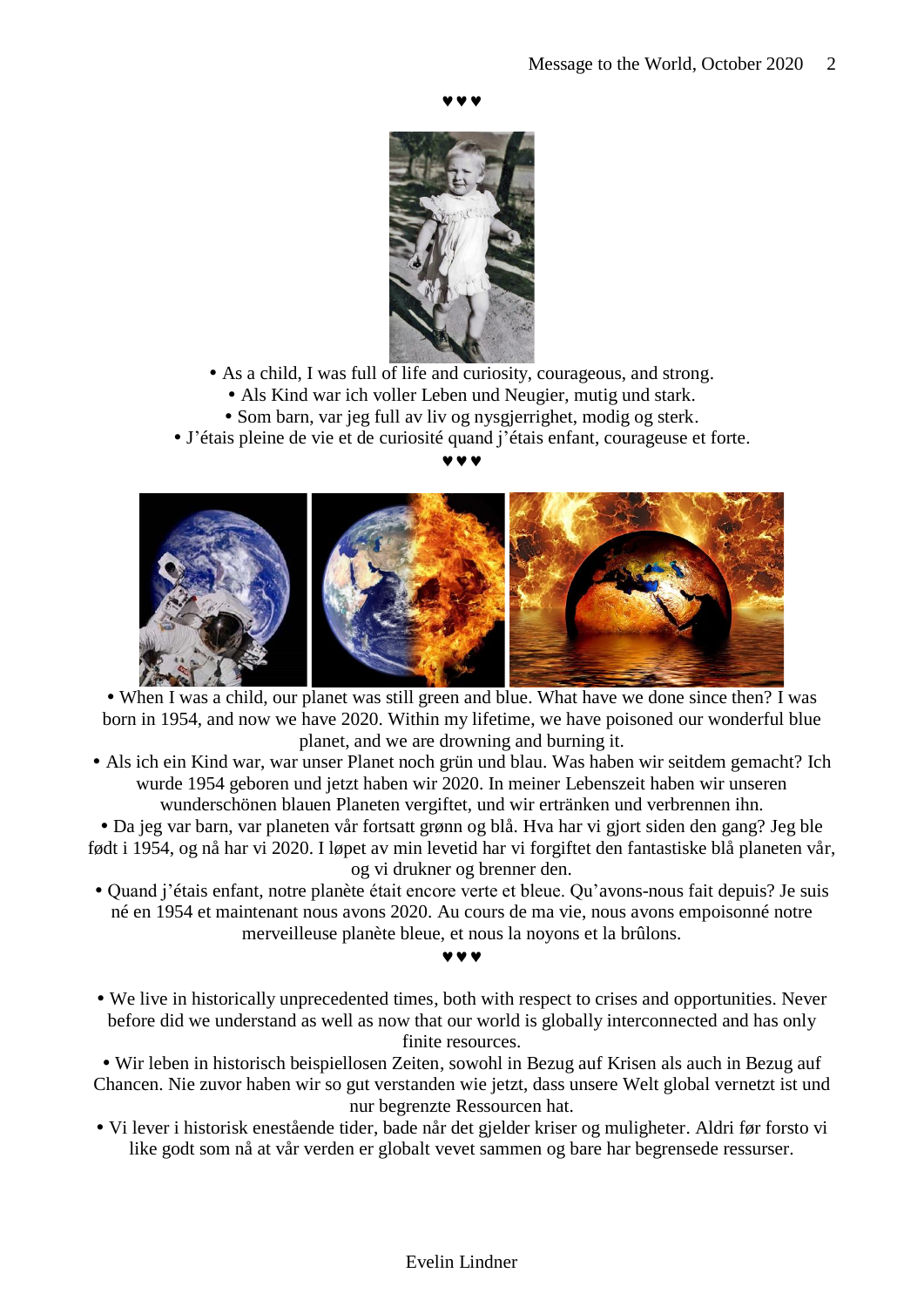Nous vivons à une époque sans precedent, tant en ce qui concerne les crises que les opportunités. Jamais auparavant nous n'avions aussi bien compris que notre monde est globalement interconnecté et ne dispose que de ressources limitées.

 $\bm{v}$   $\bm{v}$ 

 So far I have not yet met another person who lives as truthfully globally as I do. For more than forty-five years, I have collected experiences and insights on all continents, and this is what has led up to my interest in the topics of dignity and its violation through humiliation. In my work, I strive to understand the core messages of various fields of academic inquiry and reconstruct them from

the perspective of dignity and humiliation. So far, I have done so with war, genocide, and terrorism,<sup>1</sup> international conflict,<sup>2</sup> gender and security,<sup>3</sup> and economics.<sup>4</sup> Now I work on a book on solidarity.<sup>5</sup>

 Bisher habe ich noch keine andere Person getroffen, die so global lebt wie ich. Seit mehr als 45 Jahren sammle ich Erfahrungen auf allen Kontinenten, und das hat zu meinem Interesse an den Themen Würde und deren Verletzung durch Erniedrigung geführt. In meiner Arbeit bemühe ich mich, die Kernbotschaften verschiedener Bereiche der akademischen Forschung zu verstehen und sie aus der Perspektive von Würde und Demütigung zu rekonstruieren. Bisher habe ich dies mit

Krieg, Völkermord und Terrorismus getan, mit internationalen Konflikten, Geschlechterbeziehungen und militärischer Sicherheit, sowie Ökonomie. Jetzt arbeite ich an einem Buch über Solidarität.

 Så langt har jeg ennå ikke møtt en annen person som lever så globalt som meg. I mer enn førtifem år har jeg samlet erfaringer på alle kontinenter som førte opp til min interesse for temaene verdighet

og dens krenkelse. I mitt arbeid streber jeg etter å forstå kjernebudskapene i ulike fagfelt og rekonstruere dem fra verdighetens og ydmykelsens perspektiv. Så langt har jeg gjort det med krig, folkemord og terrorisme, internasjonal konflikt, kjønn og sikkerhet, og økonomi. Nå jobber jeg med en bok om solidaritet.

 Jusqu'à présent, je n'ai pas encore rencontré une autre personne qui vit aussi global que moi. Depuis plus de quarante-cinq ans, j'ai recueilli des expériences et des idées sur tous les continents, ce qui a conduit à mon intérêt pour les thèmes de la dignité et de sa violation par l'humiliation.

Dans mon travail je cherche à comprendre les messages clés de divers domaines de recherche académique et les reconstruire du point de vue de la dignité et l'humiliation. Jusqu'à présent, je l'ai fait avec la guerre, le génocide et le terrorisme, les conflits internationaux, relations entre les sexes

et de la sécurité militaire, et l'économie. Maintenant je travaille sur un livre sur la solidarité.

 $\bm{v}$   $\bm{v}$ 

 I dedicate my entire life to nurturing a global dignity community as a seed for future generations to bring back and replenish our blue planet. I work day and night to nurture a global village that is able to heed the ancient proverb that 'it takes a village to raise a child'.

 Ich widme mein ganzes Leben dem Aufbau einer globalen Würdegemeinschaft als Keim für zukünftige Generationen, um unseren blauen Planeten zurückzubringen. Ich arbeite Tag und Nacht für ein globales Dorf, das das alte Sprichwort "Es braucht ein Dorf, um ein Kind zu erziehen" ernst nehmen kann.

 Jeg vier hele livet mitt på å bygge et globalt verdighetssamfunn som et frø for fremtidige generasjoner å bringe tilbake vår blå planet. Jeg jobber dag og natt for å gi liv til en global landsby som er i stand til å ta vare på det eldgamle ordtaket at «det tar en landsby å oppdra et barn».

 Je consacre toute ma vie à nourrir une communauté mondiale de dignité en tant que semence pour les générations futures afin de reconstituer notre planète bleue. Je travaille jour et nuit pour entretenir un village mondial capable de tenir compte du proverbe ancien selon lequel «il faut un village pour élever un enfant».

 $\bm{v}$   $\bm{v}$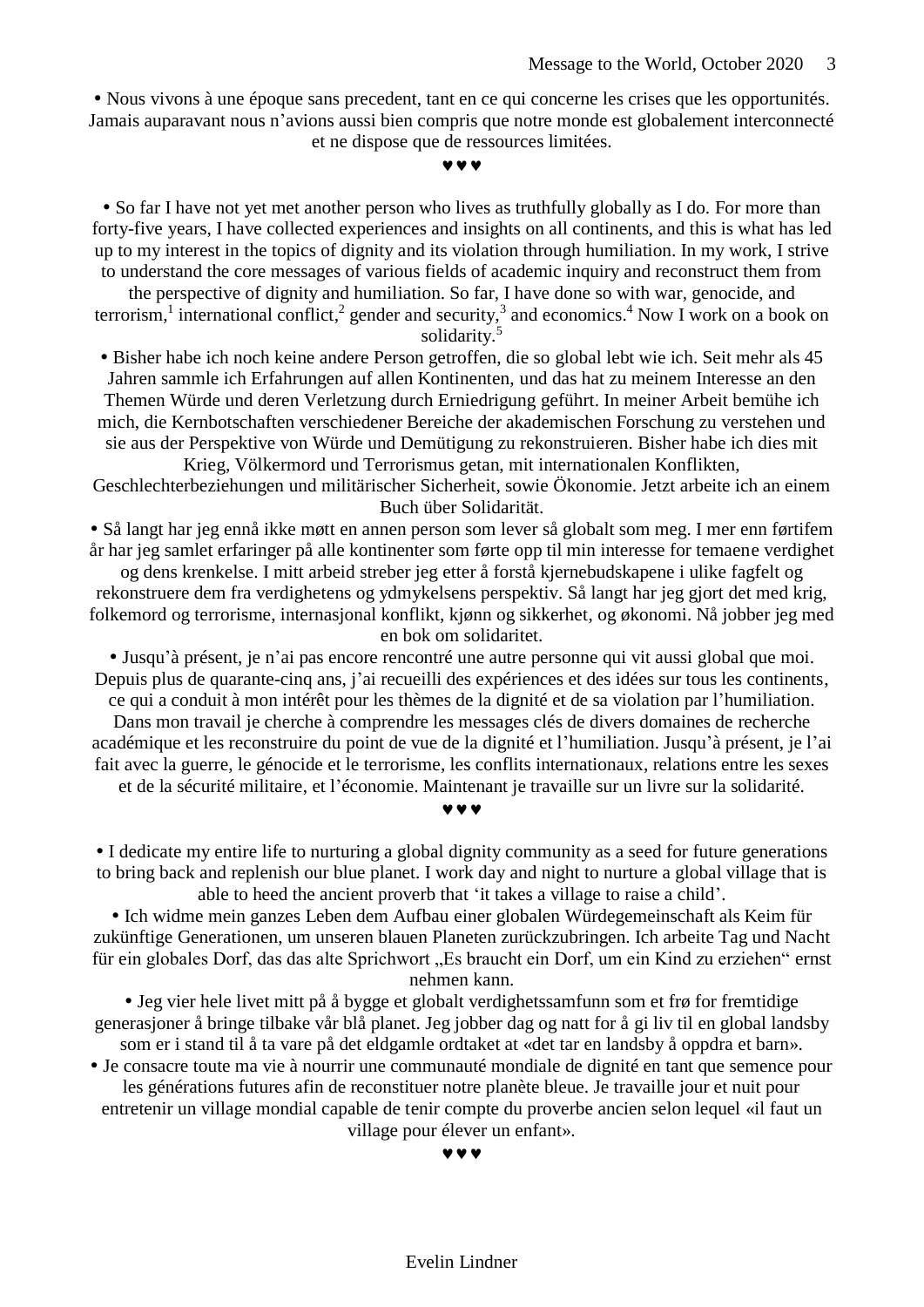- I therefore work for a new kind of courage and freedom, no longer the courage of combat, no longer the freedom of might to be right, no longer systemically normalised humiliation.
- Ich arbeite deshalb für eine neue Art von Mut und Freiheit, nicht länger den Mut zum Kampf, nicht die Freiheit des Stärkeren Recht zu haben, nicht länger systemische Demütigungen.
- Jeg jobber derfor for en ny type mot og frihet, ikke lenger mot til kamp, ikke lenger den sterkes frihet til å ha rett, ikke lenger systemisk ydmykelse.

 Je travaille donc pour un nouveau type de courage et de liberté, non plus le courage du combat, non plus la liberté pour la force d'avoir raison, non plus l'humiliation systématiquement normalisée.

www

 We, the species *Homo sapiens*, started our experiment with competition for domination roughly twelve thousand years ago, with what we call Neolithic Revolution. Within the past decades, we have maximised this strategy. By now, the biosphere, after having been treated by us humans as if it were an enemy waiting to be conquered, is like a teacher who enlightens us that competition for

domination is a sub-optimal strategy at best, if not collectively suicidal. Negligence of maintenance and replenishment is a hideous killer. The human body can illustrate this — I studied medicine so I

know that — heart attack, the typical emergency troubleshooter disease, is the outcome.<sup>6</sup> When nurturing is seen as negligible because it is 'feminine' and winning, victory, as desirable because it is 'masculine', when the nurturing of relationships among ourselves and with nature is neglected, collapse is the result.

 Wir, die Spezies *Homo sapiens*, haben unser Experiment mit der Konkurrenz um die Herrschaft vor ungefähr zwölftausend Jahren mit der sogenannten neolithischen Revolution begonnen. In den letzten Jahrzehnten haben wir diese Strategie maximiert. Inzwischen ist die Biosphäre, nachdem sie von uns Menschen so behandelt wurde, als wäre sie ein Feind, der darauf wartet, erobert zu werden, wie ein Lehrer, der uns aufklärt, dass der Wettbewerb um die Herrschaft eine suboptimale Strategie

ist, bestenfalls, wenn nicht kollektiver Selbstmord. Das Vernachlässigen von Erholung ist ein hinterlistiger Todesbringer. Der menschliche Körper kann es veranschaulichen — ich habe Medizin

studiert, also weiss ich das — Herzinfarkt, die typische "Manager-Krankheit", ist das Ergebnis. Wenn Erholung und Fürsorge als vernachlässigbar angesehen werden, weil sie "weiblich" sind, und das Siegen als wünschenswert, weil es "männlich" ist, wenn die Pflege der Beziehungen zwischen uns und zur Natur vernachlässigt wird, ist Zusammenbruch die Folge.

 Vi, *Homo sapiens*, begynte eksperimentet vårt med konkurranse om dominans for omtrent tolv tusen år siden, med det vi kaller neolittisk revolusjon. I løpet av de siste tiårene har vi maksimert denne strategien. Vår biosfære, etter å ha blitt behandlet av oss mennesker som om det var en fiende som ventet på å bli erobret, er nå som en lærer som opplyser oss om at konkurranse om dominans er en suboptimal strategi, i beste fall, om ikke kollektiv selvmord. Uaktsomhet ved vedlikehold og påfyll er en lumsk dødsbringer. Menneskekroppen kan illustrere dette — jeg studerte medisin så jeg vet det — hjerteinfarkt, den typiske manager sykdommen, er resultatet. Når omsorg blir sett på som ubetydelig fordi det er «feminint» og å vinne som ønskelig fordi det er «maskulin», når pleie av relasjoner mellom oss og med naturen blir neglisjert, er sammenbrudd resultatet.

 Nous, l'espèce *Homo sapiens*, avons commencé notre expérience de compétition pour la domination il y a environ douze mille ans, avec ce que nous appelons la Révolution Néolithique. Au cours des dernières décennies, nous avons maximisé cette stratégie. Désormais, la biosphère, après avoir été traitée par nous comme si elle était un ennemi qui attend d'être vaincu, est comme un enseignant qui nous éclaire que la compétition pour la domination est une stratégie sous-optimale, du moins, sinon collectivement suicidaire.

La négligence de la maintenance et la reconstitution est un tueur hideux. Le corps humain peut illustrer cela — j'ai étudié la médecine donc je le sais — une crise cardiaque, la maladie typique des dépanneurs d'urgence, en est le résultat. Lorsque nourricier est considéré comme négligeable parce qu'il est «féminin» et la victoire comme souhaitable parce qu'elle est «masculine», lorsque l'entretien de relations entre nous et avec la nature est négligée, l'effondrement est le résultat.

v v v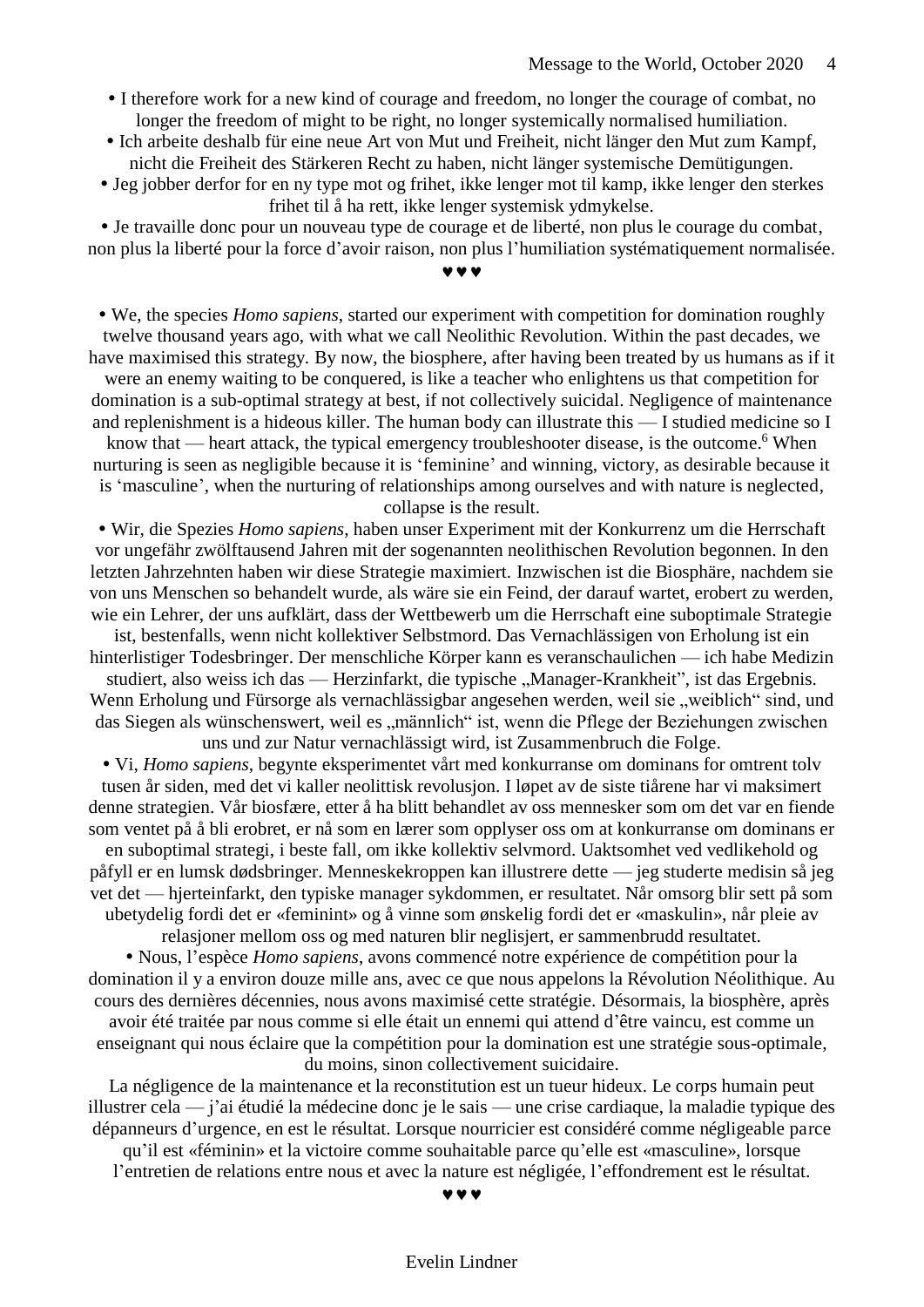In this situation, we do not wish to go 'back to the caves', neither do we want to go back to totalitarian dictatorship.

• In dieser Situation wollen wir weder "zurück in die Steinzeit Höhlen" noch zu totalitärer Diktatur. I denne situasjonen, ønsker vi ikke å gå «tilbake til steinalder hulene», heller ikke tilbake til

totalitært diktatur.

 Dans cette situation, nous ne souhaitons pas «retourner à l'âge de pierre», nous ne voulons pas non plus revenir à la dictature totalitaire.

www

 I work therefore for a new freedom, freedom *for* future global unity in diversity, freedom as responsible humility in equal dignity, freedom *from* outdated uniformity and division.

I work also for a new kind of courage, the courage to embrace the African *ubuntu* philosophy of 'I am because we are'. I work for the courage to harvest all unifying and dignifying aspects from all of our biological and cultural diversities, from all cultural practices and social-psychological skills that ever have emerged on planet Earth.<sup>7</sup> I recommend our indigenous knowledge systems,<sup>8</sup> our experiences with substantivist economies<sup>9</sup> and communal sharing,  $10$  and our philosophies that indicate that life deserves awe and wonderment.

Short, I call for courage to nurture mutuality and partnership in loving care and solidarity. Ich arbeite für eine neue Freiheit, Freiheit *für* eine zukünftige globale Einheit in Vielfalt, Freiheit als verantwortungsvolle Demut in gleicher Würde, Befreiung *von* veralteter Einheitlichkeit und Spaltung.

Ich arbeite auch für eine neue Art von Mut, den Mut, die afrikanische *Ubuntu*-Philosophie "Ich bin, weil wir sind" anzunehmen. Ich arbeite für den Mut, alle verbindenden und Würde bringenden Aspekte aus all unserer biologischen und kulturellen Vielfalt zu ernten, aus allen kulturellen Praktiken und sozialpsychologischen Fähigkeiten, die jemals auf dem Planeten Erde entstanden sind. Ich empfehle unsere indigenen Wissenssysteme, unsere Erfahrungen mit substanziellen Ökonomien und gemeinschaftlichem Teilen, und all unsere Philosophien, die darauf hinweisen, dass das Leben Ehrfurcht und Staunen verdient.

Kurz, ich rufe auf zu Mut, Gegenseitigkeit und Partnerschaft in liebevoller Fürsorge und Solidarität zu pflegen.

 Jeg arbeider derfor for en ny frihet, en frihet *for* fremtidig global enhet i mangfold, frihet som ansvarsfull ydmykhet i likeverd, frihet *fra* utdatert enhetlighet, ensformighet og splittelse. Jeg arbeider også for en ny slags pågangsmot, mot til å omfavne den afrikanske *ubuntu*-filosofien «Jeg er fordi vi er». Jeg arbeider for motet til å høste alle aspekter som kan samle oss og øke verdighet fra all vårt biologiske og kulturelle mangfold, fra alle kulturelle praksiser og sosialpsykologiske ferdigheter som noensinne har dukket opp på planeten Jorden. Jeg anbefaler våre urfolks kunnskapssystemer, våre erfaringer med substantivistiske økonomier og felles deling, alle våre filosofier som indikerer at livet fortjener ærefrykt og undring.

Jeg er en stor tilhenger av den norske kulturarven av likeverd og dugnad. Kort, jeg etterlyser mot til å gi næring til gjensidighet og partnerskap i kjærlig omsorg og solidaritet. Je travaille donc pour une nouvelle liberté, une liberté *pour* une future unité mondiale en diversité, une liberté d'une humilité responsable en dignité égale, une libération *de* l'uniformité et division dépassées.

Je travaille aussi *pour* un nouveau type de courage, le courage d'embrasser la philosophie africaine *ubuntu* du «Je suis parce que nous sommes». Je travaille pour avoir le courage de récolter tous les aspects unificateurs et dignes de toutes nos diversités biologiques et culturelles, de toutes les pratiques culturelles et compétences socio-psychologiques qui ont jamais émergé sur la planète Terre. Je recommande nos systèmes de savoirs autochtones, nos expériences avec les économies

substantivistes et le partage communautaire, toutes nos philosophies qui indiquent que la vie mérite l'émerveillement.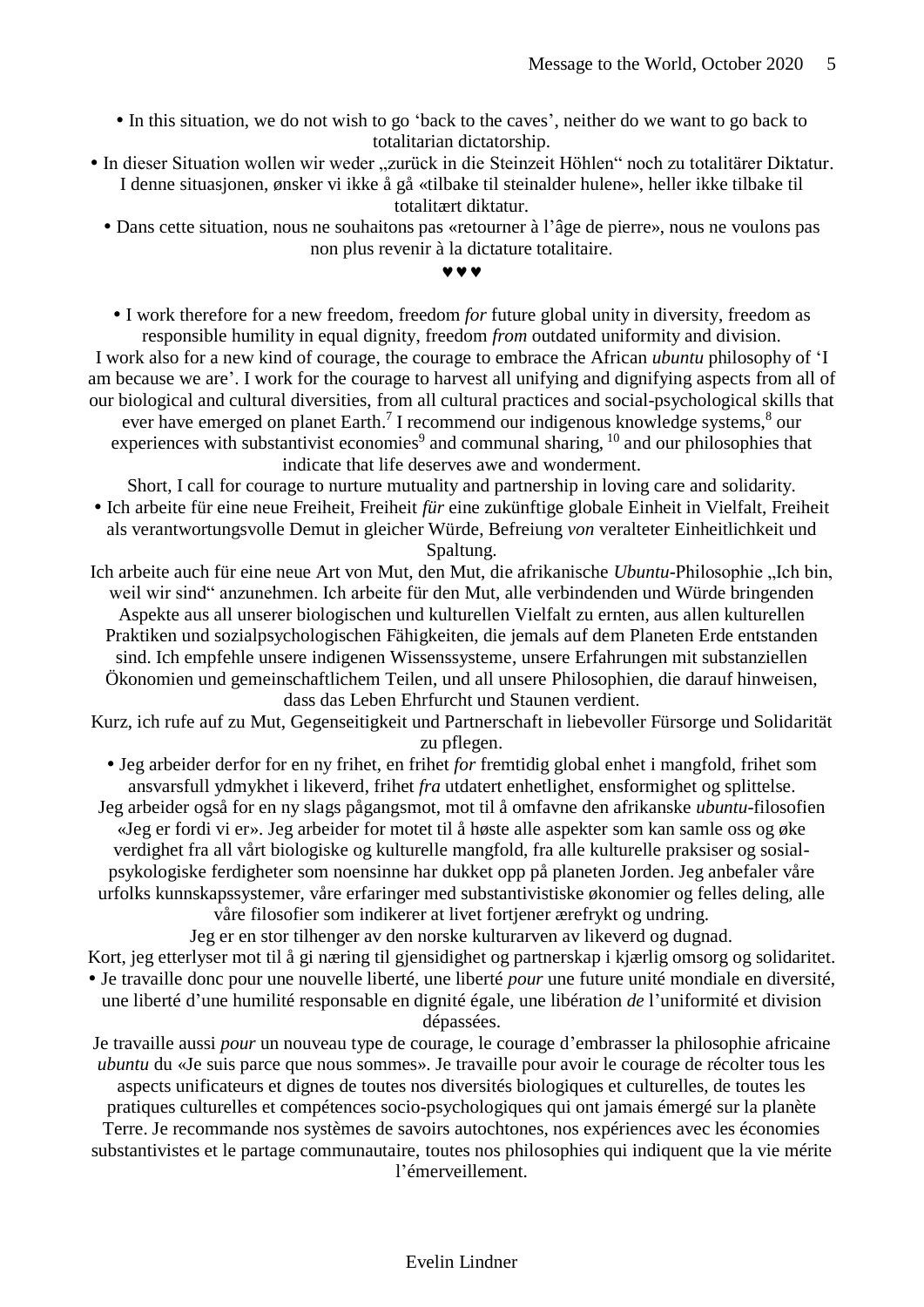Bref, j'appelle au courage de nourrir la mutualité dans l'amour et la solidarité.

 $\bm{v}$   $\bm{v}$ 



 Together with my dear Linda Hartling, a relational psychologist, you see her in the middle of the picture, and a dedicated core group of scholars, educators, and practitioners, I have the honour of nurturing a global collaborative fellowship of people who wish to walk the talk of dignity, and I do this since the idea for this work was born in  $2001$ .<sup>11</sup>

As the world watches the heart-breaking coronavirus pandemic unfold, our hope is for an exponential change of heart so that global unity rooted in respect for local diversity becomes possible. The central question we face, which we must ask and answer together, remains: *How must we, humankind, arrange our affairs on this planet so that dignified life will be possible in the long term?*

 Zusammen mit meiner lieben Linda Hartling, einer Beziehungspsychologin, hier in der Mitte des Bildes, und einer engagierten Kerngruppe von Wissenschaftlern, Pädagogen und Praktikern, habe ich die Ehre, eine globale Gemeinschaft von Menschen zu fördern, die Würde in die Praxis umsetzen möchten, und ich tue das seit die Idee für diese Arbeit im Jahr 2001 geboren wurde. Während die Welt beobachtet, wie sich die herzzerreißende Coronavirus-Pandemie entfaltet, hoffen wir auf eine exponentielle Veränderung des Herzens, damit globale Einheit möglich wird, die auf der Achtung der lokalen Vielfalt beruht. Die zentrale Frage, vor der wir stehen und die wir gemeinsam stellen und beantworten müssen, bleibt:

*Wie können wir, die Menschheit, unsere Angelegenheiten auf diesem Planeten so gestalten, dass ein würdiges Leben langfristig möglich ist?*

 Sammen med min kjære Linda Hartling, en relasjonspsykolog, i midten av bildet, og en dedikert kjernegruppe av forskere, lærere og aktivister, har jeg æren av å gi næring til et globalt fellesskap med mennesker som ønsker å praktisere verdighet, og jeg gjør dette siden ideen til dette arbeidet ble født i 2001.

Når verden ser den hjerteskjærende koronaviruspandemien utfolde seg, er vårt håp om en eksponentiell hjerteendring slik at global enhet forankret i respekt for lokalt mangfold blir mulig. Det sentrale spørsmålet vi står overfor, som vi må stille og svare på sammen, gjenstår:

*Hvordan må vi, menneskeheten, ordne våre saker på denne planeten slik at verdig liv blir mulig på lang sikt?*

En collaboration avec ma chère Linda Hartling, une psychologue relationnelle, au milieu de

l'image, et un groupe d'universitaires, d'éducateurs et de praticiens dévoués, j'ai l'honneur de nourrir un groupe collaboratif mondial de personnes qui souhaitent pratiquer la dignité, et je fais ça depuis l'idée de ce travail est née en 2001.

Alors que le monde regarde la pandémie de coronavirus se dérouler, notre espoir est un changement exponentiel de cœur afin que l'unité mondiale enracinée dans le respect de la diversité locale

devienne possible. La question centrale à laquelle nous sommes confrontés, à laquelle nous devons répondre ensemble, demeure: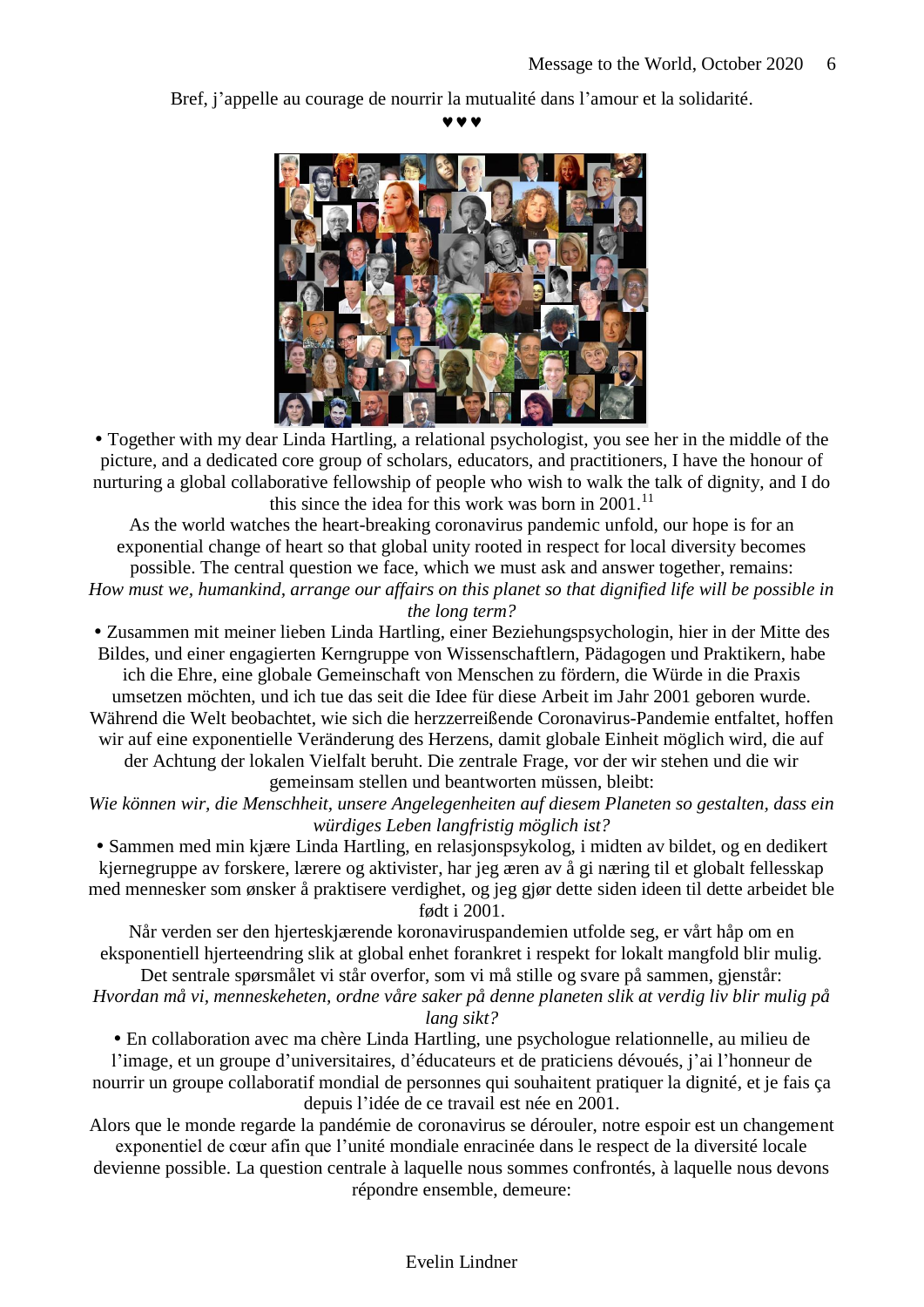*Comment devons-nous, l'humanité, organiser nos affaires sur cette planète pour qu'une vie digne soit possible à long terme?*

#### **MMM**

## **References**

- Fiske, Alan Page (1991). *Structures of social life: The four elementary forms of human relations – communal sharing, authority ranking, equality matching, market pricing*. New York: Free Press.
- Hartling, Linda Margaret (1996). *Humiliation: Assessing the specter of derision, degradation, and debasement*. Cincinnati, OH: Union Institute Graduate School, doctoral dissertation.
- Hartling, Linda Margaret, and Evelin Gerda Lindner (2018). "Dignity in times of crises: Communicating the need for global social climate change." In *Routledge media and humanitarian action handbook*, edited by Purnaka L. de Silva, and Robin Andersen, chapter 4, pp. 45–59. Abingdon-on-Thames: Routledge.
- Lindner, Evelin Gerda (1993). *Lebensqualität im ägyptisch-deutschen Vergleich: Eine interkulturelle Untersuchung an drei Berufsgruppen (Ärzte, Journalisten, Künstler)*. Hamburg, Germany: University of Hamburg, Department of Psychological Medicine, doctoral dissertation in medicine.
- Lindner, Evelin Gerda (2000). *The psychology of humiliation: Somalia, Rwanda / Burundi, and Hitler's Germany*. Oslo: University of Oslo, Department of Psychology, doctoral dissertation.
- Lindner, Evelin Gerda (2006). *Making enemies: Humiliation and international conflict*. Westport, CT: Praeger Security International, Greenwood.
- Lindner, Evelin Gerda (2007). "Avoiding humiliation From intercultural communication to global interhuman communication." In *Journal of Intercultural Communication, SIETAR Japan*, *10*, 21–38.
- Lindner, Evelin Gerda (2009). *Emotion and conflict: How human rights can dignify emotion and help us wage good conflict*. Westport, CT: Praeger, Greenwood.
- Lindner, Evelin Gerda, and Desmond Tutu (Foreword) (2010). *Gender, humiliation, and global security: Dignifying relationships from love, sex, and parenthood to world affairs*. Santa Barbara, CA: Praeger, ABC-CLIO.
- Lindner, Evelin Gerda (2012). *A dignity economy: Creating an economy which serves human dignity and preserves our planet*. Lake Oswego, OR: World Dignity University Press.
- Lindner, Evelin Gerda (2017). *Honor, humiliation, and terror: An explosive mix And how we can defuse it with dignity*. Lake Oswego, OR: World Dignity University Press, Dignity Press.
- Lindner, Evelin Gerda (2021). *From humiliation to dignity: For a future of global solidarity*. Lake Oswego, OR: World Dignity University Press, Dignity Press.
- Odora Hoppers, Catherine Alum (Ed.) (2002). *Indigenous knowledge and the integration of knowledge systems: Towards a philosophy of articulation*. Claremont, South Africa: New Africa Books.
- Polanyi, Karl Paul, and Joseph E. Stiglitz (Foreword) (1944/2001). *The great transformation: The political and economic origins of our time*. 2nd edition. Boston, MA: Beacon Press, first published by Farrar and Rinehart, 1944.

### **Endnotes**

 $\overline{a}$ 

<sup>1</sup> *The psychology of humiliation: Somalia, Rwanda / Burundi, and Hitler's Germany* was my doctoral dissertation in social psychology. See Lindner, 2000. *Quality of life: A German-Egyptian comparative study*